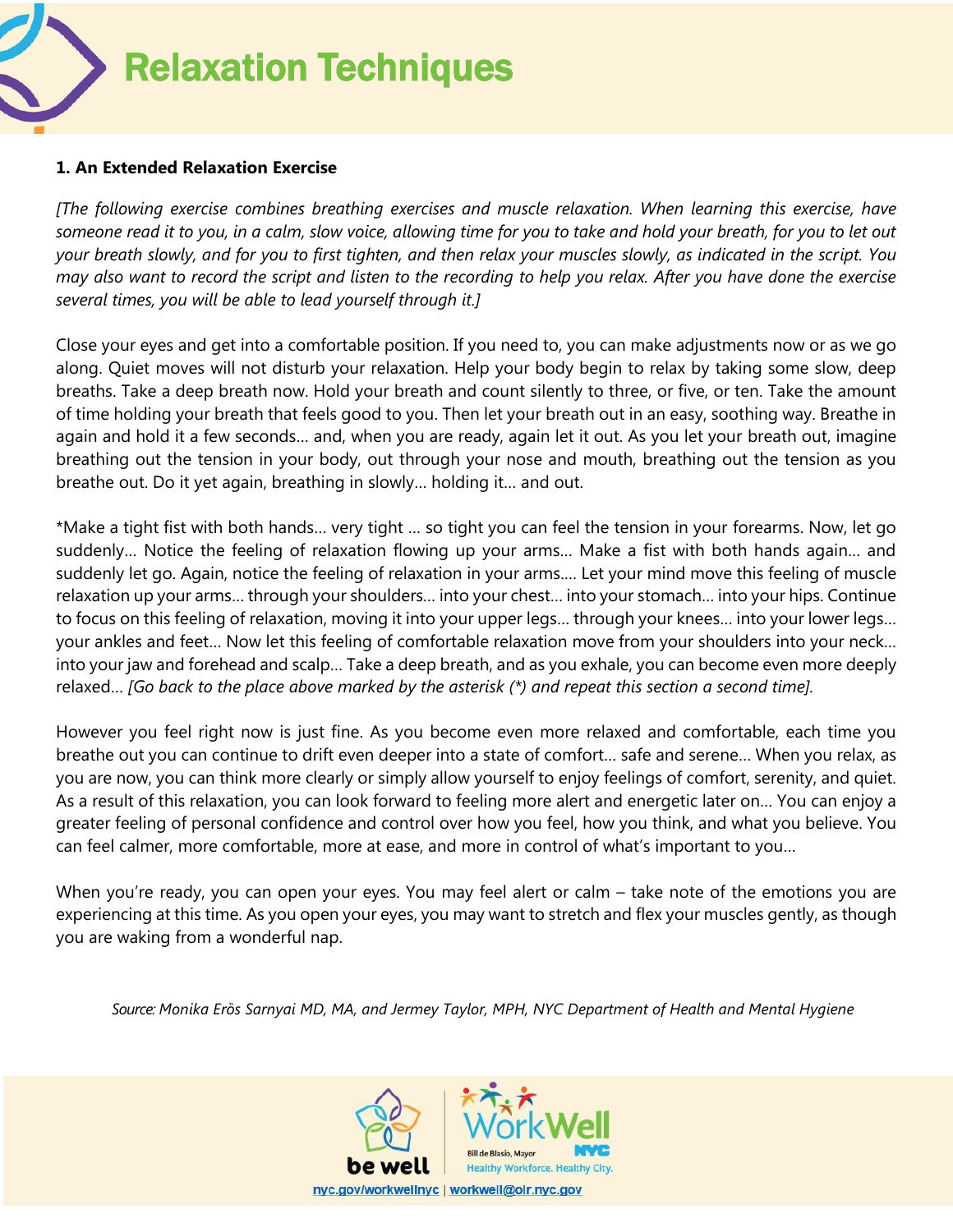

## **2. A Brief Relaxation Exercise**

*[The following is a script for a breathing and muscle relaxation exercise that can be used to achieve a relaxed state rapidly. If possible, become comfortable with the longer version (above) before using this version. As with the lengthier script, it should be read in a slow, calm voice, allowing time to carry out the directions.]* 

Take two or three deep breaths. Each time, hold your breath for a few seconds, then let it out slowly, concentrating on the feeling of the air leaving your body… Now tighten both fists, and tighten your forearms and biceps… Hold the tension for five or six seconds… Now relax the muscles. When you relax the tension, do it suddenly, as if you are turning off a light …. Concentrate on the feelings of relaxation in your arms for 15 or 20 seconds… Now tense the muscles of your face and tense your jaw… Hold it for five or six seconds… now relax and concentrate on the relaxation for fifteen or twenty seconds… Now arch your back and press out your stomach as you take a deep breath… Hold it… and relax… Now tense your thighs and calves and buttocks… Hold… and now relax. Concentrate on the feelings of relaxation throughout your body, breathing slowly and deeply.

*Source: Monika Erȍs Sarnyai MD, MA, and Jermey Taylor, MPH, NYC Department of Health and Mental Hygiene*